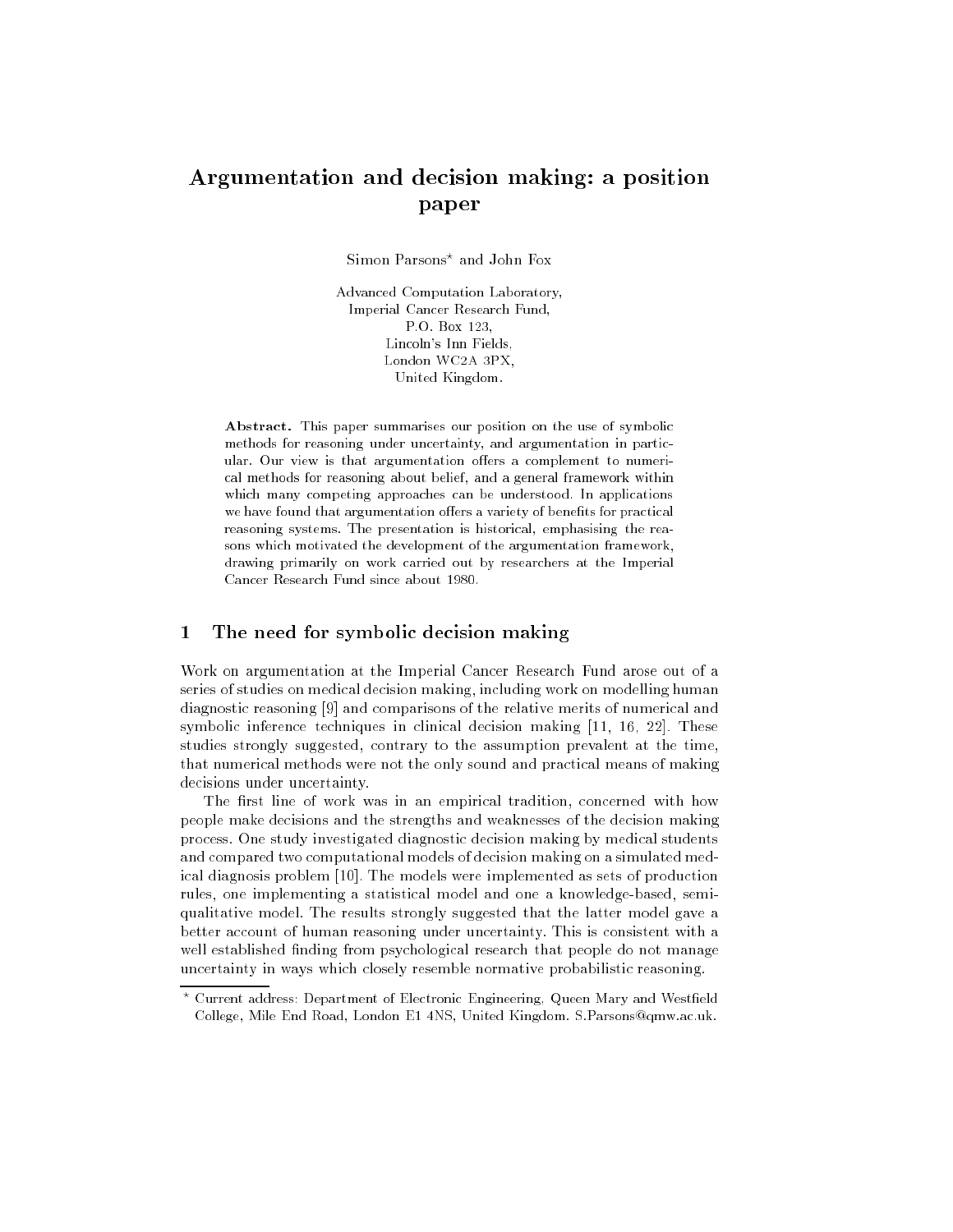Classical decision theorists have strongly criticised human judgement precisely on the grounds that people do not comply with the requirements of probability theory. In contrast some cognitive scientists have questioned the force of this observation by emphasising the flexibility and other virtues of human reasoning (e.g. [24]). This observation was reinforced by a study which investigated the performance of an expert system based on a model of human reasoning [11]. In a realistic diagnostic problem in gastroenterology it was found that the diagnostic accuracy of the expert system was very similar to that of a Bayesian diagnostic system though the expert system achieved this level of performance using only half the information provided to the probabilistic system.

Other empirical studies suggest that, notwithstanding the quantitative precision of probabilistic evidence analysis, much practical medical decision making can be successfully carried out without precise numerical data. For example [16], a rule-based system for leukaemia diagnosis was developed using the EMYCIN expert system shell. The accuracy of the system, as compared with the decisions of a domain expert, was 64%. When the CFs were limited to just two values, 1.0 or 0.5 (loosely "certain" or "uncertain") a 5% increase in correct diagnoses was observed! In another study, decision making using a semiqualitative decision procedure was compared with a probabilistic procedure using data regarding the admission of 140 patients to a coronary care unit. It was found that the symbolic decision model performed at least as well as the probabilistic model as determined by an ROC analysis [22]. Other independent studies have confirmed the nding that practical decision making can be carried out successfully without depending upon precise quantitative data (e.g. [4]).

#### $\boldsymbol{2}$ 2 A model for reasoning under uncertainty

Having established these results, the motivation for further work was an interest in building decision support systems which would have a number of advantages over conventionally available technologies:

- They would not depend upon the availability of objective statistical data (which are frequently not available in complex domains like medicine)
- They could make use of other kinds of reasoning than statistical inference (e.g. causal, functional and temporal reasoning) which might be more intuitive than quantitative reasoning.
- { They could support all phases of decision making, not just evidence analysis, such as recognising when a decision is needed, what the decision options are, what information is relevant to the choice and so forth.

An initial framework for "symbolic decision theory", using first-order logic for much of the deductive reasoning required and argumentation for the management of uncertainty, was proposed [12, 14], and evidence for the practicality of the theory came from its use in the Oxford System of Medicine (OSM) [13]. This is a decision support system aimed at general practitioners which provides a generic decision procedure for a range of medical decision tasks. Evidence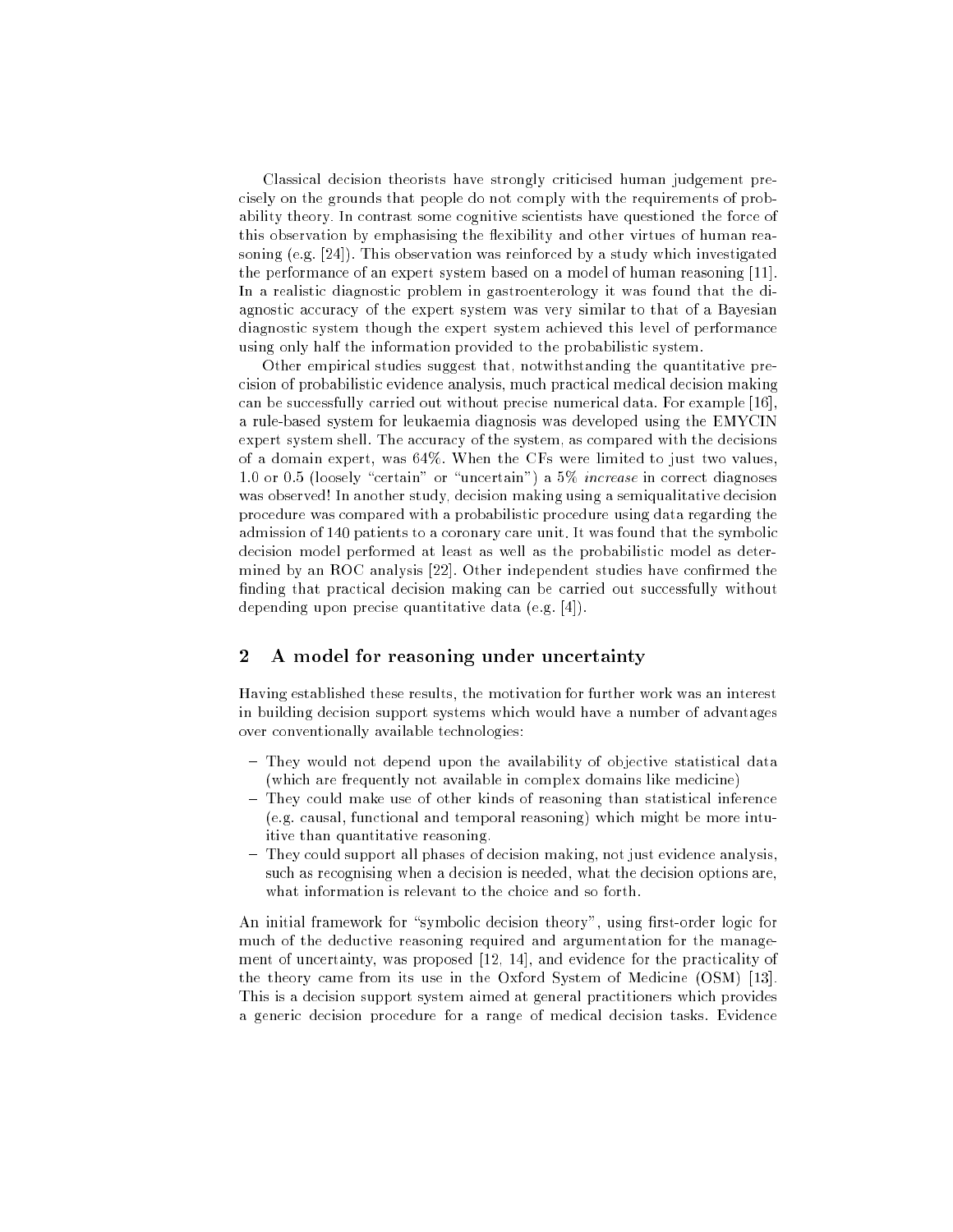that the symbolic decision theory is very versatile comes from the wide range of possible applications that have now been developed [8].

In addition, however, it was agreed, in accordance with the view generally held by decision theorists, that any decision procedure which is to be used for practical applications, particularly those like medical applications which have safety implications, must be given a sound theoretical underpinning. While the symbolic approach might be "inspired" by observations of human flexibility, people make mistakes and it is clearly not desirable to emulate those mistakes!

### 3 Formalising the model

The most contentious element of symbolic decision theory is the use of argumentation as the basic framework for reasoning under uncertainty. The central idea in argumentation is that of a tentative proof of a proposition. The fact that a proposition can have arguments for and against it suggests a divergence between argumentation and classical first order logic in which propositions are true or false. Furthermore, as pointed out in [2], argumentation has many commonalities with intuitionistic logic, suggesting that argumentation might be given a sound basis in category theory since this is possible for intuitionistic logic. The first steps in providing this basis are detailed in [2] which identifies the structure of the space of arguments, along with the kind of operations possible over them. The rest of the formalisation is provided in [1], which also highlights the link between argumentation and Dempster-Shafer theory.

With this semantics in mind, it is possible to define a logic  $LA$  in which the consequences of a database are a set of arguments, and this is the subject of [3] and [19]. In this work logical formulae are augmented with their proofs and when formulae are combined, the proofs are handled in an appropriate manner. This means that it is possible to determine the validity of formulae derived in the logic based upon the strength of the arguments for and against individual formulae, and that the way in which this is done is in accordance with the categorytheoretic semantics. This process has been automated in the Argumentation Theorem Prover [20], and a summary of the formal model is recorded in [18].

# 4 A general model of reasoning

In addition to the arguments for argumentation as a symbolic model of decision making, we can argue [15] that it is a model of "practical reasoning" of the kind that humans indulge in every day. It captures many of the modes of commonsense reasoning—finding support for ideas, attacking other ideas, and trying to attack the support of other ideas. It handles contradictions, and should also enable the resolution of conflicting arguments at the meta-level. Furthermore, there is a strong case that argumentation provides a general framework for unifying many methods for reasoning under uncertainty, such as possibility and probability [23] theories. In this role argumentation is less a formalisation of human reasoning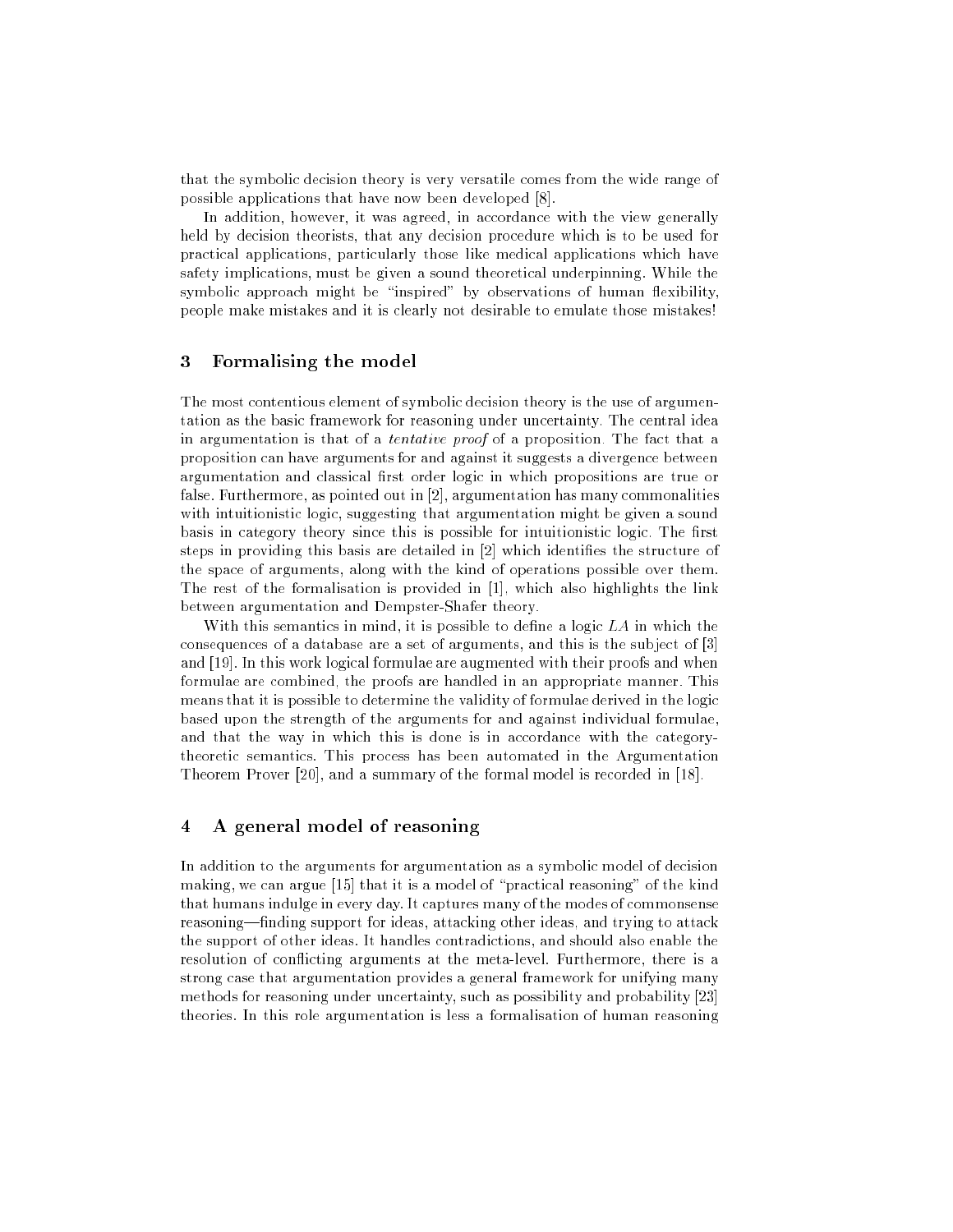than a tool that can enable the use of other formalisms. Argumentation provides a general way of combining logical reasoning with Bayesian probability by using it to construct a network of in
uences between relevant variables. Indeed, argumentation is sufficiently general as to underlie symbolic as well as quantitative formalisms [21].

However, it is possible to do more with argumentation than just provide a framework for using established formalisms, instead, as is discussed in [6], it is possible to handle inconsistent information. That is, it is possible to have certain arguments for both a proposition p and its negation  $-p$ . This inconsistency enables LA to provide a ranking over the propositions for which arguments may be proposed. In particular, arguments for propositions are allocated different classes of acceptability [5, 7], the allocation depending on factors such as whether an argument is based on a consistent database or whether there are any counterarguments. This approach can be used to give a purely logical approach to uncertainty that ranks propositions only on the structure of the arguments for them, and it can be augmented by the use of preference relations over subsets of the database.

#### **Summary** 5

To summarise, empirical evidence for the usefulness of a symbolic theory of decision making has led to the development of a formal model based on firstorder logic combined with the use of argumentation for handling uncertainty. The versatility of the model is suggested by its wide practical applicability, while the justication for the use of argumentation is based upon its proven practical flexibility and its well-developed formal semantics.

### References

- 1. Ambler, S. (1992) A categorical approach to the semantics of argumentation, Technical Report 606, Department of Computer Science, Queen Mary and Westfield College.
- 2. Ambler, S. and Krause, P. (1992) Enriched categories in the semantics of evidential reasoning, Technical Report 153 Advanced Computation Laboratory, Imperial Cancer Research Fund.
- 3. Ambler, S. and Krause, P. (1992) The development of a "Logic of Argumentation", Proceedings of the International Conference on Information Processing and the Management of Uncertainty, Palma.
- 4. Chard, T. (1991) Qualitative probability versus quantitative probability in clinical diagnosis: a study using a computer simulation, Medical Decision Making, 11, 38-41.
- 5. Elvang-Gøransson, M. and Hunter, A. (1993) Argumentative logics—reasoning with classically inconsistent information, Data and Knowledge Engineering, 16,  $125 - 145$
- 6. Elvang-Gransson, M., Krause, P. and Fox, J. (1993) A logical approach to handling uncertainty, Proceedings of the Workshop on Modelling Problems in Control and Supervision of Complex Dynamic Systems, Lyngby, Denmark.